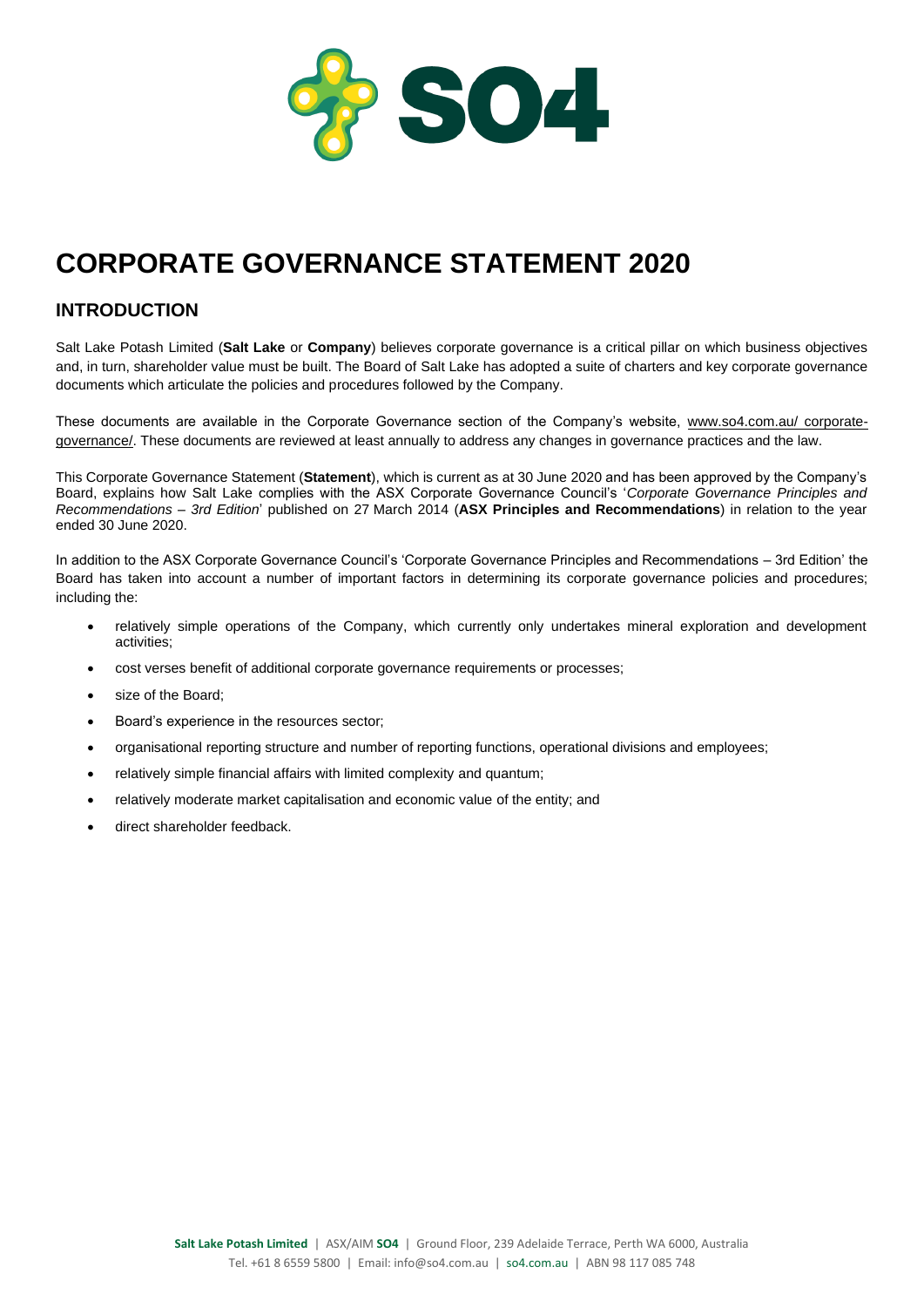

#### **Principle 1: Lay solid foundations for management and oversight**

| <b>RECOMMENDATION</b>                                                                     | <b>SALT LAKE'S COMPLIANCE WITH RECOMMENDATIONS</b>                                                                                                                                                                                                                                                                                                                                                                                                                                                                                                                                                                                                                                                                                                                                                                                                                                                                                                                                                                                                             | <b>RECOMMENDATION</b><br><b>FOLLOWED IN</b><br><b>FULL FOR WHOLE</b><br><b>OF 2020 YEAR?</b> |
|-------------------------------------------------------------------------------------------|----------------------------------------------------------------------------------------------------------------------------------------------------------------------------------------------------------------------------------------------------------------------------------------------------------------------------------------------------------------------------------------------------------------------------------------------------------------------------------------------------------------------------------------------------------------------------------------------------------------------------------------------------------------------------------------------------------------------------------------------------------------------------------------------------------------------------------------------------------------------------------------------------------------------------------------------------------------------------------------------------------------------------------------------------------------|----------------------------------------------------------------------------------------------|
| 1.1 Role of Board<br>and<br>management                                                    | The Board has established a clear distinction between the functions and<br>responsibilities reserved for the Board and those delegated to management,<br>which are set out in the Company's Board Charter.                                                                                                                                                                                                                                                                                                                                                                                                                                                                                                                                                                                                                                                                                                                                                                                                                                                     | Yes                                                                                          |
|                                                                                           | A copy of the Board Charter is available in the Corporate Governance section<br>of the Company's website, www.so4.com.au.                                                                                                                                                                                                                                                                                                                                                                                                                                                                                                                                                                                                                                                                                                                                                                                                                                                                                                                                      |                                                                                              |
| 1.2 Information<br>regarding<br>election and re-<br>election of<br>director<br>candidates | Salt Lake carefully considers the character, experience, education and skillset<br>of potential candidates for appointment to the Board and conducts appropriate<br>background checks to verify the sustainability of the candidate, prior to their<br>election.<br>Based on the Company's level of knowledge of the potential candidate, these<br>may include checks as to the person's character, experience, education, and<br>bankruptcy history, but may not include criminal record checks for potential<br>candidates that are well known to the Board. As part of the Company's AIM<br>listing, prospective candidates are required to complete a questionnaire and<br>provide identification documentation which is then used to assist in due diligence<br>screening performed by a third party.<br>The Company has appropriate procedures in place to ensure that material<br>information relevant to a decision to elect or re-elect a director, is disclosed in<br>the relevant notice of meeting provided to shareholders. Director profiles are | <b>No</b>                                                                                    |
| 1.3 Written contracts<br>of appointment                                                   | also included in the Director's Report of the Company's Annual Report.<br>In addition to being set out in the Board Charter, the roles and responsibilities of<br>Directors are also formalised in the letter of appointment which each Director<br>receives and commits to on their appointment.                                                                                                                                                                                                                                                                                                                                                                                                                                                                                                                                                                                                                                                                                                                                                              | Yes                                                                                          |
|                                                                                           | The letters of appointment specify the term of appointment, time commitment<br>envisaged, expectations in relations to committee work or any other special<br>duties attaching to the position, reporting lines, remuneration arrangements,<br>disclosure obligations in relation to personal interests, confidentiality obligations,<br>insurance and indemnity entitlements and details of the Company's key<br>governance policies.                                                                                                                                                                                                                                                                                                                                                                                                                                                                                                                                                                                                                         |                                                                                              |
|                                                                                           | Each Key Management Personnel ("KMP") enters into a service contract which<br>sets out the material terms of employment, including a description of position<br>and duties, reporting lines, remuneration arrangement and termination rights<br>and entitlements. Contract details of KMP are summarised in the Remuneration<br>Report of the Company's Annual Report                                                                                                                                                                                                                                                                                                                                                                                                                                                                                                                                                                                                                                                                                          |                                                                                              |
| 1.4 Company<br>Secretary                                                                  | The Company Secretary reports directly to the Board through the Chairman on<br>Board matters and all Directors have access to the Company Secretary.                                                                                                                                                                                                                                                                                                                                                                                                                                                                                                                                                                                                                                                                                                                                                                                                                                                                                                           | Yes                                                                                          |
|                                                                                           | In accordance with the Company's Constitution, the appointment or removal of<br>the Company Secretary is a matter for the Board as a whole. Details of the<br>Company Secretary's experience and qualifications are set out in the Directors'<br>Report of the Company's Annual Report.                                                                                                                                                                                                                                                                                                                                                                                                                                                                                                                                                                                                                                                                                                                                                                        |                                                                                              |
| 1.5 Diversity                                                                             | The Company adopted a Diversity Policy during the year, and has established<br>measurable objectives for increasing gender diversity for the 2020 year.                                                                                                                                                                                                                                                                                                                                                                                                                                                                                                                                                                                                                                                                                                                                                                                                                                                                                                        | <b>No</b>                                                                                    |
|                                                                                           | The Company recognises that a diverse and talented workforce is a competitive<br>advantage and encourages a culture that embraces diversity. The Company<br>provides all figures and statistics for Workplace Gender Equity reporting.<br>Recruitment guidelines include a diversity section to attract and increase<br>diversity in the Company.                                                                                                                                                                                                                                                                                                                                                                                                                                                                                                                                                                                                                                                                                                              |                                                                                              |
|                                                                                           | At the date of this Statement, the Company has no female board directors, one<br>female senior executive (direct report to CEO, 1 of 6) and 24% female<br>employees.                                                                                                                                                                                                                                                                                                                                                                                                                                                                                                                                                                                                                                                                                                                                                                                                                                                                                           |                                                                                              |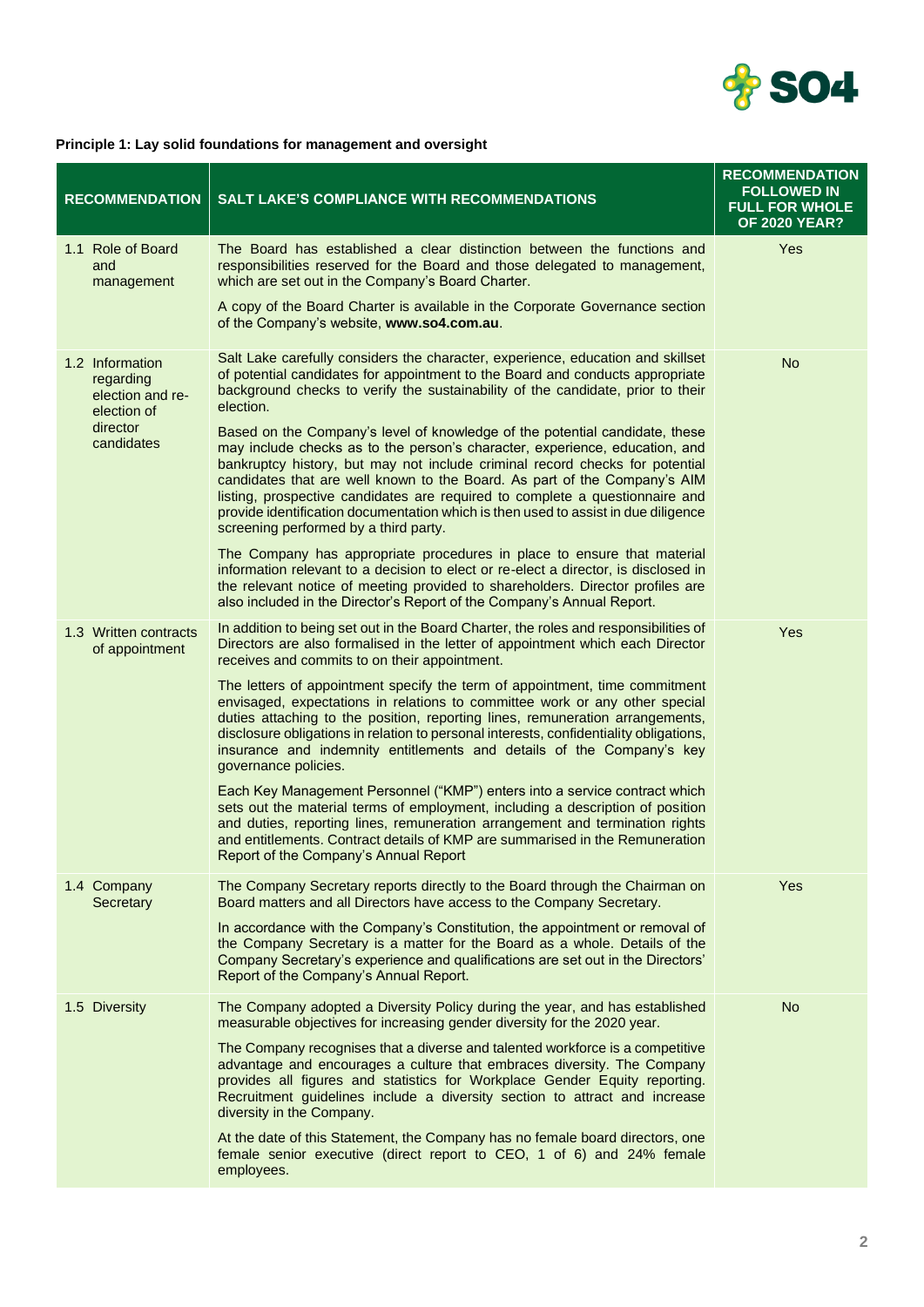

| <b>RECOMMENDATION</b>     | <b>SALT LAKE'S COMPLIANCE WITH RECOMMENDATIONS</b>                                                                                                                                                                                                                                                                                                                                                                                                                                                                                                                                                                                                         | <b>RECOMMENDATION</b><br><b>FOLLOWED IN</b><br><b>FULL FOR WHOLE</b><br><b>OF 2020 YEAR?</b> |
|---------------------------|------------------------------------------------------------------------------------------------------------------------------------------------------------------------------------------------------------------------------------------------------------------------------------------------------------------------------------------------------------------------------------------------------------------------------------------------------------------------------------------------------------------------------------------------------------------------------------------------------------------------------------------------------------|----------------------------------------------------------------------------------------------|
| 1.6 Board reviews         | The Board has not conducted a formal performance evaluation. The size of the<br>Board is relatively small and the Board believes that a formal performance<br>evaluation is not required at this point in time and that that no efficiencies or<br>other benefits would be gained from a formal performance evaluation.<br>The Chairman is responsible for evaluating the Board and informal discussions<br>are undertaken during the course of the year. As the Company grows and<br>develops, it will continue to consider the efficiencies and merits of a more formal<br>performance evaluation of the Board, its committees and individual Directors. | N <sub>o</sub>                                                                               |
| 1.7 Management<br>reviews | Each year the Board evaluates the performance of its KMP against Key<br>Performance Indicators ("KPI's") as set by the Board.<br>Details of the process followed are set out in the Remuneration Report of the<br>Company's Annual Report. For the 2020 year, the Board undertook a<br>performance evaluation of its KMP in accordance with that process.                                                                                                                                                                                                                                                                                                  | Yes                                                                                          |

# **Principle 2: Structure the Board to add value**

| <b>RECOMMENDATION</b>        | <b>SALT LAKE'S COMPLIANCE WITH RECOMMENDATIONS</b>                                                                                                                                                                                                                                                                                                                                                                                                                                                                   |                           |                                     |                                          |                         |                               |                   | <b>RECOMMENDATION</b><br><b>FOLLOWED IN</b><br><b>FULL FOR WHOLE</b><br><b>OF 2020 YEAR?</b> |
|------------------------------|----------------------------------------------------------------------------------------------------------------------------------------------------------------------------------------------------------------------------------------------------------------------------------------------------------------------------------------------------------------------------------------------------------------------------------------------------------------------------------------------------------------------|---------------------------|-------------------------------------|------------------------------------------|-------------------------|-------------------------------|-------------------|----------------------------------------------------------------------------------------------|
| 2.1 Nominations<br>committee | The Board has decided not to form a separate Nomination Committee. The<br>Board believes that no efficiencies or other benefits would be gained by<br>establishing a separate Nomination Committee.                                                                                                                                                                                                                                                                                                                  |                           |                                     |                                          |                         |                               |                   | Yes                                                                                          |
|                              | The Board has adopted a Remuneration and Nomination Committee<br>Charter, however the Board as a whole performs the function of the<br>Remuneration and Nomination Committee. The Remuneration and<br>Nomination Committee Charter sets out the processes the Board employs to<br>address board succession issues and to ensure that the board has the<br>appropriate balance of skills, knowledge, experience, independence and<br>diversity to enable it to discharge its duties and responsibilities effectively. |                           |                                     |                                          |                         |                               |                   |                                                                                              |
|                              | The Board regularly reviews whether it has the appropriate balance of skills,<br>knowledge, and experience suitable for a Company in the mineral resources<br>sector.                                                                                                                                                                                                                                                                                                                                                |                           |                                     |                                          |                         |                               |                   |                                                                                              |
|                              | The Remuneration and Nomination Committee Charter is reviewed annually<br>and is available in the Corporate Governance section of the Company's<br>website www.so4.com.au.                                                                                                                                                                                                                                                                                                                                           |                           |                                     |                                          |                         |                               |                   |                                                                                              |
| 2.2 Board skills matrix      | The Board seeks a mix of skills suitable for a mineral resource company. A<br>summary of the key board skills matrix is set out below. Further details<br>regarding the skills and experience of each Director are included in the<br>Directors' Report of the Company's Annual Report.                                                                                                                                                                                                                              |                           |                                     |                                          |                         |                               |                   | Yes                                                                                          |
|                              | Director/<br><b>Skills</b>                                                                                                                                                                                                                                                                                                                                                                                                                                                                                           | Capital<br><b>Markets</b> | <b>Resources</b><br><b>Industry</b> | <b>Construction</b><br><b>Operations</b> | Mining/<br>Geology      | Finance/<br><b>Accounting</b> | Listed<br>Company |                                                                                              |
|                              | lan<br><b>Middlemas</b>                                                                                                                                                                                                                                                                                                                                                                                                                                                                                              | ✓                         | ✓                                   |                                          |                         | ✓                             |                   |                                                                                              |
|                              | Tony<br><b>Swiericzuk</b>                                                                                                                                                                                                                                                                                                                                                                                                                                                                                            |                           | $\checkmark$                        | $\checkmark$                             | $\checkmark$            |                               |                   |                                                                                              |
|                              | <b>Mark Pearce</b>                                                                                                                                                                                                                                                                                                                                                                                                                                                                                                   | $\checkmark$              | $\checkmark$                        |                                          |                         | $\checkmark$                  | $\checkmark$      |                                                                                              |
|                              | <b>Matthew</b><br><b>Bungey</b>                                                                                                                                                                                                                                                                                                                                                                                                                                                                                      | $\checkmark$              | $\checkmark$                        |                                          | $\overline{\checkmark}$ | $\overline{\checkmark}$       |                   |                                                                                              |
|                              | <b>Bryn Jones</b>                                                                                                                                                                                                                                                                                                                                                                                                                                                                                                    |                           | $\checkmark$                        |                                          | $\checkmark$            | $\checkmark$                  | $\checkmark$      |                                                                                              |
|                              |                                                                                                                                                                                                                                                                                                                                                                                                                                                                                                                      |                           |                                     |                                          |                         |                               |                   |                                                                                              |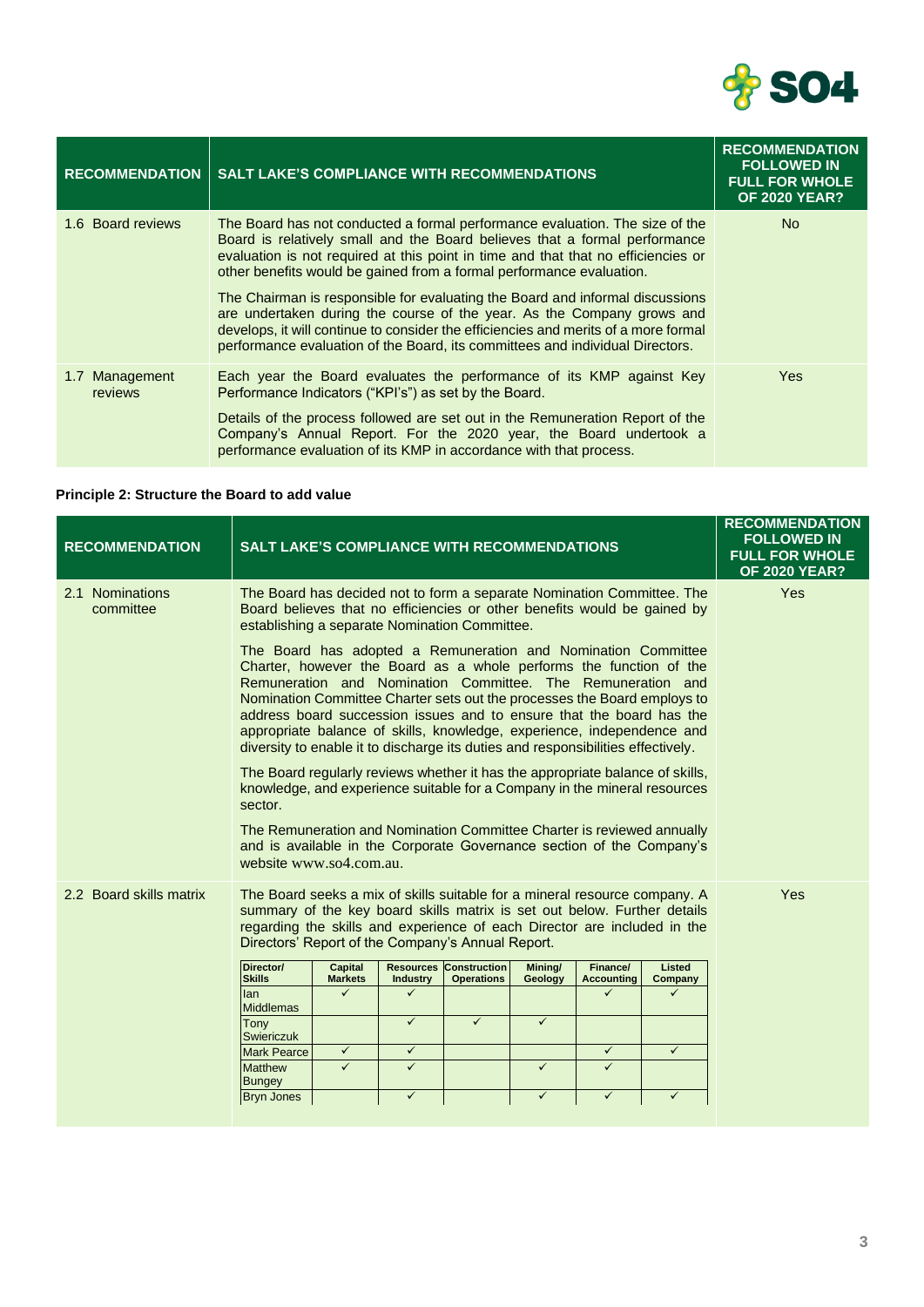

|                        |                                |                                                                                                                                                                                                                                                                           |                                                                                                                                                                        | <b>RECOMMENDATION</b><br><b>FOLLOWED IN</b><br><b>FULL FOR WHOLE</b><br><b>OF 2020 YEAR?</b>                                                                                                                                                                                                                                                                                                                                                                                                                                                                                                                                                                                                                                                                                                                                                                                                                                                                                                                                                                                                                                                                                                                                                                                                                                                                                                                                                                                                                                                                                                                                                                                                                                                                                                                                                                                                                                                                                                                                                                                                                                                                                        |
|------------------------|--------------------------------|---------------------------------------------------------------------------------------------------------------------------------------------------------------------------------------------------------------------------------------------------------------------------|------------------------------------------------------------------------------------------------------------------------------------------------------------------------|-------------------------------------------------------------------------------------------------------------------------------------------------------------------------------------------------------------------------------------------------------------------------------------------------------------------------------------------------------------------------------------------------------------------------------------------------------------------------------------------------------------------------------------------------------------------------------------------------------------------------------------------------------------------------------------------------------------------------------------------------------------------------------------------------------------------------------------------------------------------------------------------------------------------------------------------------------------------------------------------------------------------------------------------------------------------------------------------------------------------------------------------------------------------------------------------------------------------------------------------------------------------------------------------------------------------------------------------------------------------------------------------------------------------------------------------------------------------------------------------------------------------------------------------------------------------------------------------------------------------------------------------------------------------------------------------------------------------------------------------------------------------------------------------------------------------------------------------------------------------------------------------------------------------------------------------------------------------------------------------------------------------------------------------------------------------------------------------------------------------------------------------------------------------------------------|
|                        | Yes                            |                                                                                                                                                                                                                                                                           |                                                                                                                                                                        |                                                                                                                                                                                                                                                                                                                                                                                                                                                                                                                                                                                                                                                                                                                                                                                                                                                                                                                                                                                                                                                                                                                                                                                                                                                                                                                                                                                                                                                                                                                                                                                                                                                                                                                                                                                                                                                                                                                                                                                                                                                                                                                                                                                     |
| <b>Name</b>            | <b>Position</b>                | Independent?                                                                                                                                                                                                                                                              | Length of<br><b>Service</b>                                                                                                                                            |                                                                                                                                                                                                                                                                                                                                                                                                                                                                                                                                                                                                                                                                                                                                                                                                                                                                                                                                                                                                                                                                                                                                                                                                                                                                                                                                                                                                                                                                                                                                                                                                                                                                                                                                                                                                                                                                                                                                                                                                                                                                                                                                                                                     |
| Ian Middlemas          | Non-Executive Chairman         | Yes                                                                                                                                                                                                                                                                       | 10.4 years                                                                                                                                                             |                                                                                                                                                                                                                                                                                                                                                                                                                                                                                                                                                                                                                                                                                                                                                                                                                                                                                                                                                                                                                                                                                                                                                                                                                                                                                                                                                                                                                                                                                                                                                                                                                                                                                                                                                                                                                                                                                                                                                                                                                                                                                                                                                                                     |
| <b>Tony Swiericzuk</b> | <b>Chief Executive Officer</b> | <b>No</b>                                                                                                                                                                                                                                                                 | 1.9 years                                                                                                                                                              |                                                                                                                                                                                                                                                                                                                                                                                                                                                                                                                                                                                                                                                                                                                                                                                                                                                                                                                                                                                                                                                                                                                                                                                                                                                                                                                                                                                                                                                                                                                                                                                                                                                                                                                                                                                                                                                                                                                                                                                                                                                                                                                                                                                     |
| <b>Matthew Bungey</b>  | <b>Non-Executive Director</b>  | No                                                                                                                                                                                                                                                                        | 0.1 years                                                                                                                                                              |                                                                                                                                                                                                                                                                                                                                                                                                                                                                                                                                                                                                                                                                                                                                                                                                                                                                                                                                                                                                                                                                                                                                                                                                                                                                                                                                                                                                                                                                                                                                                                                                                                                                                                                                                                                                                                                                                                                                                                                                                                                                                                                                                                                     |
| <b>Mark Pearce</b>     | <b>Non-Executive Director</b>  | Yes                                                                                                                                                                                                                                                                       | 5.9 years                                                                                                                                                              |                                                                                                                                                                                                                                                                                                                                                                                                                                                                                                                                                                                                                                                                                                                                                                                                                                                                                                                                                                                                                                                                                                                                                                                                                                                                                                                                                                                                                                                                                                                                                                                                                                                                                                                                                                                                                                                                                                                                                                                                                                                                                                                                                                                     |
| <b>Bryn Jones</b>      | <b>Non-Executive Director</b>  | <b>No</b>                                                                                                                                                                                                                                                                 | 3.1 years                                                                                                                                                              |                                                                                                                                                                                                                                                                                                                                                                                                                                                                                                                                                                                                                                                                                                                                                                                                                                                                                                                                                                                                                                                                                                                                                                                                                                                                                                                                                                                                                                                                                                                                                                                                                                                                                                                                                                                                                                                                                                                                                                                                                                                                                                                                                                                     |
|                        |                                |                                                                                                                                                                                                                                                                           |                                                                                                                                                                        |                                                                                                                                                                                                                                                                                                                                                                                                                                                                                                                                                                                                                                                                                                                                                                                                                                                                                                                                                                                                                                                                                                                                                                                                                                                                                                                                                                                                                                                                                                                                                                                                                                                                                                                                                                                                                                                                                                                                                                                                                                                                                                                                                                                     |
|                        |                                |                                                                                                                                                                                                                                                                           |                                                                                                                                                                        | <b>No</b>                                                                                                                                                                                                                                                                                                                                                                                                                                                                                                                                                                                                                                                                                                                                                                                                                                                                                                                                                                                                                                                                                                                                                                                                                                                                                                                                                                                                                                                                                                                                                                                                                                                                                                                                                                                                                                                                                                                                                                                                                                                                                                                                                                           |
|                        |                                |                                                                                                                                                                                                                                                                           |                                                                                                                                                                        | Yes                                                                                                                                                                                                                                                                                                                                                                                                                                                                                                                                                                                                                                                                                                                                                                                                                                                                                                                                                                                                                                                                                                                                                                                                                                                                                                                                                                                                                                                                                                                                                                                                                                                                                                                                                                                                                                                                                                                                                                                                                                                                                                                                                                                 |
|                        |                                |                                                                                                                                                                                                                                                                           |                                                                                                                                                                        | <b>No</b>                                                                                                                                                                                                                                                                                                                                                                                                                                                                                                                                                                                                                                                                                                                                                                                                                                                                                                                                                                                                                                                                                                                                                                                                                                                                                                                                                                                                                                                                                                                                                                                                                                                                                                                                                                                                                                                                                                                                                                                                                                                                                                                                                                           |
|                        |                                |                                                                                                                                                                                                                                                                           |                                                                                                                                                                        |                                                                                                                                                                                                                                                                                                                                                                                                                                                                                                                                                                                                                                                                                                                                                                                                                                                                                                                                                                                                                                                                                                                                                                                                                                                                                                                                                                                                                                                                                                                                                                                                                                                                                                                                                                                                                                                                                                                                                                                                                                                                                                                                                                                     |
|                        |                                | the Company's Annual Report.<br>considered to be independent.<br>independent non-executive Directors.<br>Company on all relevant issues.<br>commencement of discussion on the topic.<br>Report of the Company's Annual Report.<br>professional development opportunities. | <b>SALT LAKE'S COMPLIANCE WITH RECOMMENDATIONS</b><br>determined the following as at 30 June 2020:<br>required to assist them to carry out their duties as a Director. | The Board has assessed the independence status of its Directors and has<br>Mr Middlemas is a director and shareholder of Arredo Pty Ltd which holds an<br>interest in 17,000,000 shares. The Board considers that this is not material<br>or significant enough to impact the independent judgement of Mr Middlemas.<br>Further details regarding the Directors are set out in the Directors' Report of<br>A majority of Directors of the Company are not independent. As disclosed<br>against Recommendation 2.3, only Mr Middlemas and Mr Pearce are<br>The Board considers that the Company is not currently of a size, nor are its<br>affairs of such complexity to justify the expense of the appointment of<br>The Board believes that the individuals on the Board can make, and do<br>make, quality and independent judgments in the best interests of the<br>Directors having a conflict of interest in relation to a particular item of<br>business must absent themselves from the Board meeting before<br>The Chairman, Mr Ian Middlemas, is an independent non-executive Director.<br>Further details regarding the current Directors are included in the Directors'<br>The Board does not have a formal program for inducting new Directors and<br>providing appropriate professional development opportunities.<br>The Board has been structured such that its composition and size will enable<br>it to effectively discharge its responsibilities and duties. Each Director has<br>been appointed because they already possess the relevant industry<br>experience and specific expertise relevant to the Company's business and<br>level of operations and given the activities of the Company and their own<br>experience do not require the Company, given its size, to provide<br>However, each new Director receives and commits to a letter of appointment<br>which includes details of the Company's key policies and processes and<br>continuing professional development is expected of all Directors.<br>Directors are also entitled to seek independent professional advice at the<br>expense of the Company (subject to approval) as may be reasonably |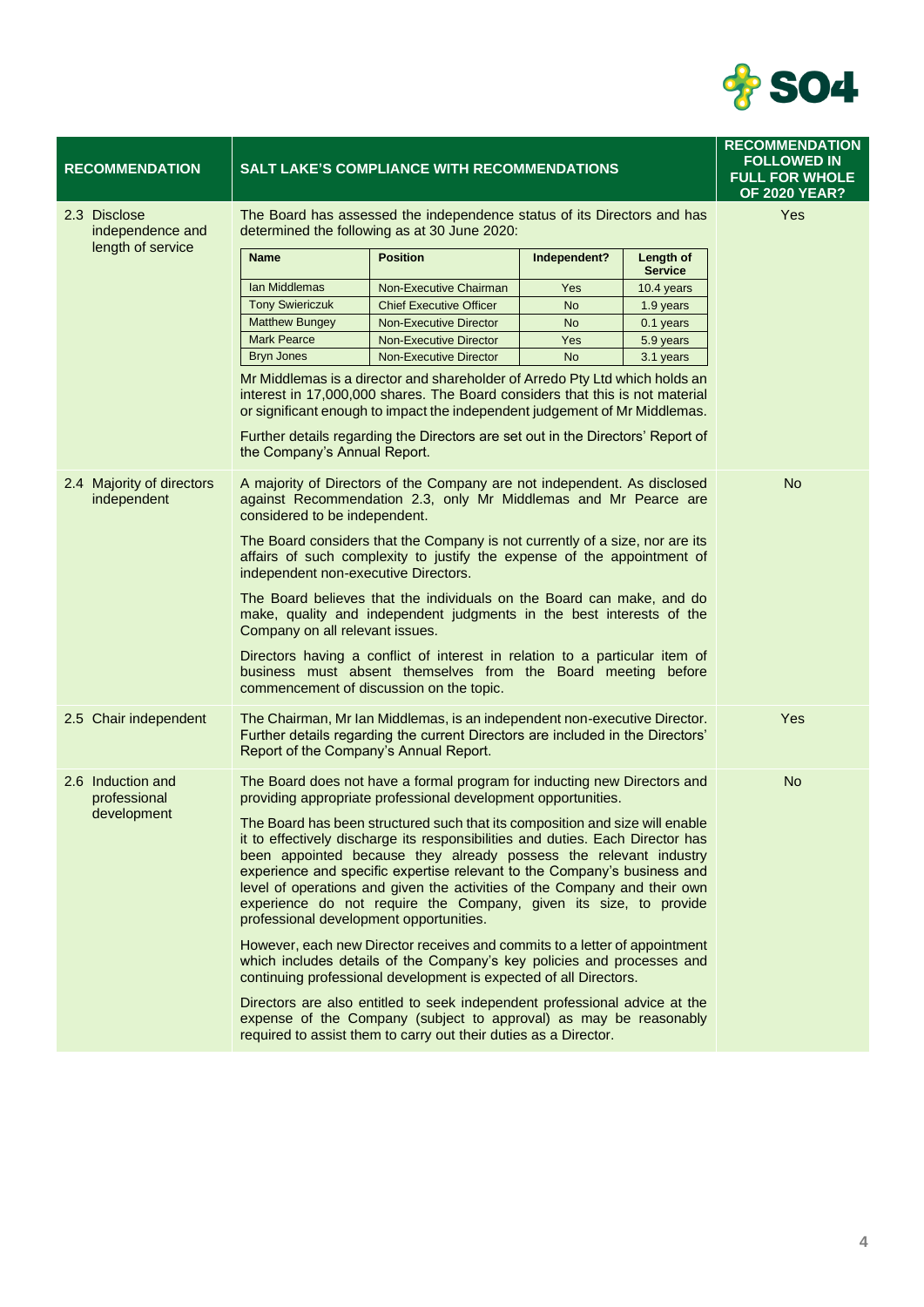

#### **Principle 3: Act ethically and responsibly**

|                     | RECOMMENDATION   SALT LAKE'S COMPLIANCE WITH RECOMMENDATIONS                                                                                                                                              | <b>RECOMMENDATION</b><br><b>FOLLOWED IN</b><br><b>FULL FOR WHOLE</b><br><b>OF 2020 YEAR?</b> |
|---------------------|-----------------------------------------------------------------------------------------------------------------------------------------------------------------------------------------------------------|----------------------------------------------------------------------------------------------|
| 3.1 Code of conduct | The Board has established a Code of Conduct for its Directors, executives and<br>employees, a copy of which is available in the Corporate Governance section of<br>the Company's website, www.so4.com.au. | Yes                                                                                          |

# **Principle 4: Safeguard integrity in corporate reporting**

| <b>RECOMMENDATION</b>                                          | <b>SALT LAKE'S COMPLIANCE WITH RECOMMENDATIONS</b>                                                                                                                                                                                                                                                                                                                                                                                                                                                                                                                                                                                                                                            | <b>RECOMMENDATION</b><br><b>FOLLOWED IN</b><br><b>FULL FOR WHOLE</b><br><b>OF 2020 YEAR?</b> |
|----------------------------------------------------------------|-----------------------------------------------------------------------------------------------------------------------------------------------------------------------------------------------------------------------------------------------------------------------------------------------------------------------------------------------------------------------------------------------------------------------------------------------------------------------------------------------------------------------------------------------------------------------------------------------------------------------------------------------------------------------------------------------|----------------------------------------------------------------------------------------------|
| 4.1 Audit committee                                            | The Board has decided not to form a separate Audit Committee. The Board<br>believes that no efficiencies or other benefits would be gained by establishing<br>a separate Audit Committee. The Board has adopted an Audit Committee<br>Charter, however the Board as a whole performs the function of the Audit<br>Committee.                                                                                                                                                                                                                                                                                                                                                                  | Yes                                                                                          |
|                                                                | The Company: (a) currently only has 5 Directors of which 4 are non-executive<br>Directors; (b) has to date had relatively simple operations and undertaking<br>mineral exploration and development activities; (c) has had relatively simple<br>financial affairs with limited complexity and quantum; and (d) has a relatively<br>moderate market capitalisation and economic value. As a result, the Board as<br>a whole considers that it is more efficient and effective for the corporate<br>reporting process to not have an Audit Committee at this stage. The Board<br>continues to monitor this position as the Company's circumstances change.                                      |                                                                                              |
|                                                                | The Board as whole determines when to seek the appointment or removal of<br>the external auditor, and subject to any statutory requirements, the Board will<br>also seek rotation of the audit partner on an as required basis.                                                                                                                                                                                                                                                                                                                                                                                                                                                               |                                                                                              |
|                                                                | Further details on the integrity measures implemented for the corporate<br>reporting function are provided in the Audit Committee Charter which is<br>available in the Corporate Governance section of the Company's website at<br>www.so4.com.au.                                                                                                                                                                                                                                                                                                                                                                                                                                            |                                                                                              |
| 4.2 CEO and CFO<br>certification of<br>financial<br>statements | In respect to full year and half year financial reports, the Board has obtained a<br>written declaration from the CEO (or equivalent) and CFO (or equivalent) that,<br>in their opinion, the financial records of the Company have been properly<br>maintained and the financial statements comply with the appropriate accounting<br>standards and give a true and fair view of the financial position and performance<br>of the entity and that the opinion is formed on the basis of a sound system of<br>risk management and internal control and that the system is operating<br>effectively in all material respects in relation to financial reporting and material<br>business risks. | <b>No</b>                                                                                    |
|                                                                | However, the Board does not receive declarations from the CEO (or equivalent)<br>and CFO (or equivalent) in respect to the quarterly cash flow reports prepared<br>and lodged in compliance with Appendix 5B of the Listing Rules, as these<br>quarterly cash flow reports are considered by the Board:<br>not to be a financial report or interim financial report as defined under<br>Australian accounting standards; and/or<br>not to be capable, as a standalone report, of giving a true and fair view of<br>the financial position and performance of the Company, only its cash flows<br>for the relevant reporting period.                                                           |                                                                                              |
| 4.3 External auditor<br>at AGM                                 | The Company has engaged a reputable and suitably qualified external auditor<br>to perform the external audit function.<br>At least one senior representatives of the auditor will attend the Annual General<br>Meeting ("AGM") and be available to answer shareholder questions regarding                                                                                                                                                                                                                                                                                                                                                                                                     | Yes                                                                                          |
|                                                                | the audit.                                                                                                                                                                                                                                                                                                                                                                                                                                                                                                                                                                                                                                                                                    |                                                                                              |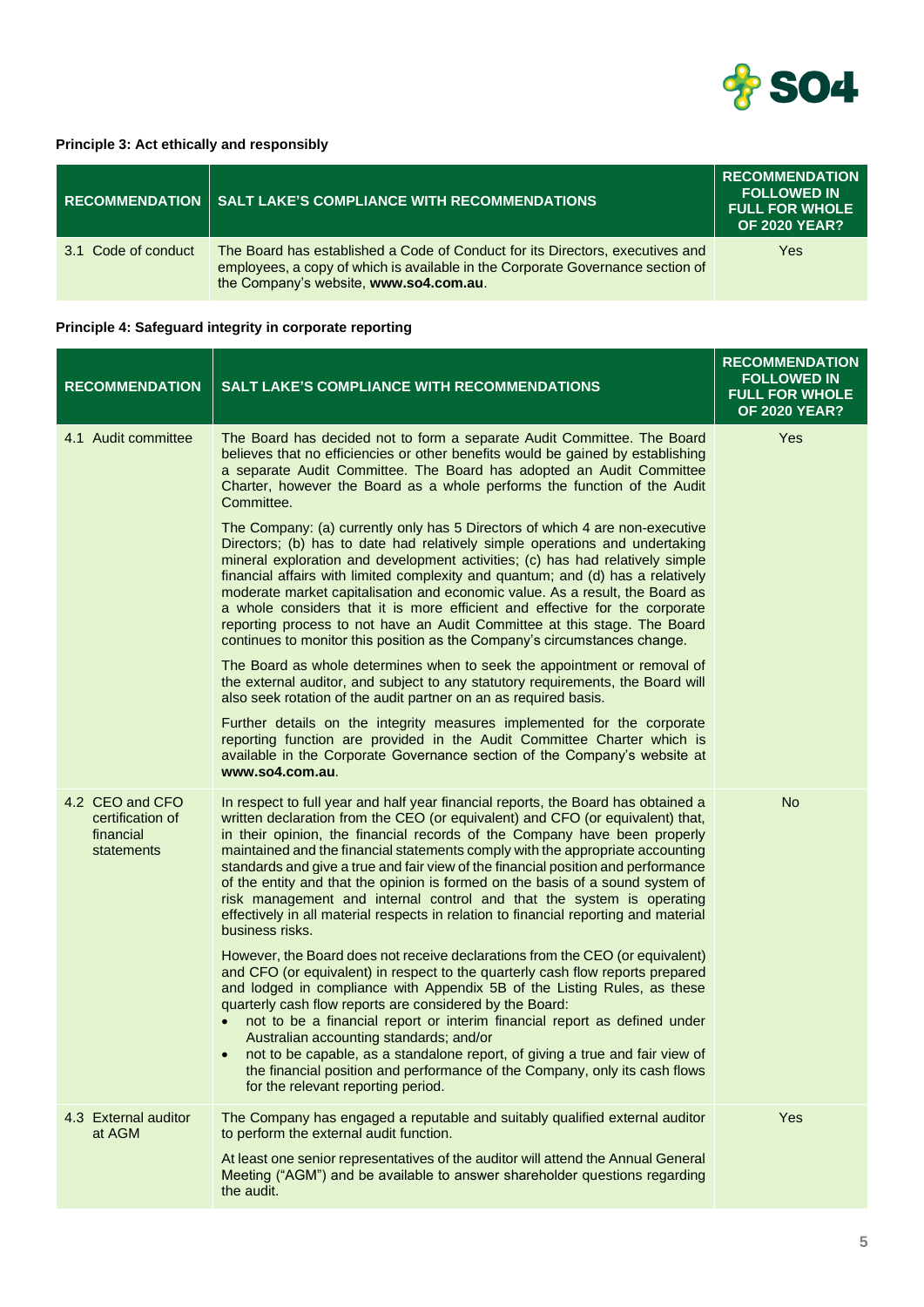

#### **Principle 5: Make timely and balanced disclosure**

| <b>RECOMMENDATION</b>                                    | <b>SALT LAKE'S COMPLIANCE WITH RECOMMENDATIONS</b>                                                                                                                                                                                                                                | <b>RECOMMENDATION</b><br><b>FOLLOWED IN</b><br><b>FULL FOR WHOLE</b><br><b>OF 2020 YEAR?</b> |
|----------------------------------------------------------|-----------------------------------------------------------------------------------------------------------------------------------------------------------------------------------------------------------------------------------------------------------------------------------|----------------------------------------------------------------------------------------------|
| Disclosure and<br>5.1<br><b>Communications</b><br>Policy | The Company has adopted a Continuous Disclosure Policy which sets out the<br>processes and practices that ensure its compliance with the continuous<br>disclosure requirements under applicable Listing Rules and applicable<br>corporation law (including the Corporations Act). | Yes                                                                                          |
|                                                          | A copy of the Continuous Disclosure Policy is available in the Corporate<br>Governance section of the Company's website, www.so4.com.au.                                                                                                                                          |                                                                                              |

# **Principle 6: Respect the rights of security holders**

| <b>RECOMMENDATION</b>                                                 | <b>SALT LAKE'S COMPLIANCE WITH RECOMMENDATIONS</b>                                                                                                                                                                                                                                                                                                                                                                                                                                                          | <b>RECOMMENDATION</b><br><b>FOLLOWED IN</b><br><b>FULL FOR WHOLE</b><br><b>OF 2020 YEAR?</b> |
|-----------------------------------------------------------------------|-------------------------------------------------------------------------------------------------------------------------------------------------------------------------------------------------------------------------------------------------------------------------------------------------------------------------------------------------------------------------------------------------------------------------------------------------------------------------------------------------------------|----------------------------------------------------------------------------------------------|
| 6.1 Information on<br>website                                         | The Company keeps investors informed of its corporate governance, financial<br>performance and prospects via its website.                                                                                                                                                                                                                                                                                                                                                                                   | Yes                                                                                          |
|                                                                       | Investors can access copies of all announcements to the ASX/AIM, notices of<br>meetings, annual reports and financial statements, investor presentations via<br>the 'Investors' tab and can access general information regarding the Company<br>and the structure of its business under the 'Projects' tab on the Company's<br>website, www.so4.com.au.                                                                                                                                                     |                                                                                              |
|                                                                       | Investors can access information about the Company's corporate governance<br>practices via the 'Corporate Governance' and 'Key Corporate Documents' tab<br>on the Company's website, www.so4.com.au, where all relevant corporate<br>governance information can be accessed.                                                                                                                                                                                                                                |                                                                                              |
| 6.2 Investor relations<br>programs                                    | The Company conducts regular investor briefings, roadshows, site visits and<br>attends regional and industry specific conferences in order to facilitate effective<br>two way communication with investors and other financial market participants.<br>Access to Directors and KMP is provided at these events, with separate one-<br>on-one or group meetings offered whenever possible.                                                                                                                   | Yes                                                                                          |
|                                                                       | The presentation material provided at these events is posted on the Company's<br>website (www.so4.com.au), which also provides the opportunity for interested<br>parties to join the mailing list to receive regular updates from the Company.                                                                                                                                                                                                                                                              |                                                                                              |
| 6.3 Facilitate<br>participation at<br>meetings of<br>security holders | The Board encourages participation of Shareholders at its meetings of<br>shareholders and Shareholders are provided with all notices of meeting prior to<br>meetings, which are set at times and places to promote maximum attendance<br>by Shareholders.                                                                                                                                                                                                                                                   | Yes                                                                                          |
|                                                                       | Shareholders are always given the opportunity to ask questions of Directors<br>and management, either during or after meetings. In addition, the Company's<br>auditor is also made available for questions at the Company's Annual General<br>Meeting of Shareholders ("AGM").                                                                                                                                                                                                                              |                                                                                              |
|                                                                       | It is noted that the Company has monitored government restrictions on public<br>gatherings during the COVID-19 pandemic in 2020, and has recommended that<br>Shareholders do not attend meetings held during this period in person, however<br>subject to government restrictions at the time of the meeting, Shareholders<br>have been able to attend if they choose. The Company has encouraged all<br>Shareholders to lodge Proxy Forms prior to meetings, and has conducted all<br>resolutions by Poll. |                                                                                              |
|                                                                       |                                                                                                                                                                                                                                                                                                                                                                                                                                                                                                             |                                                                                              |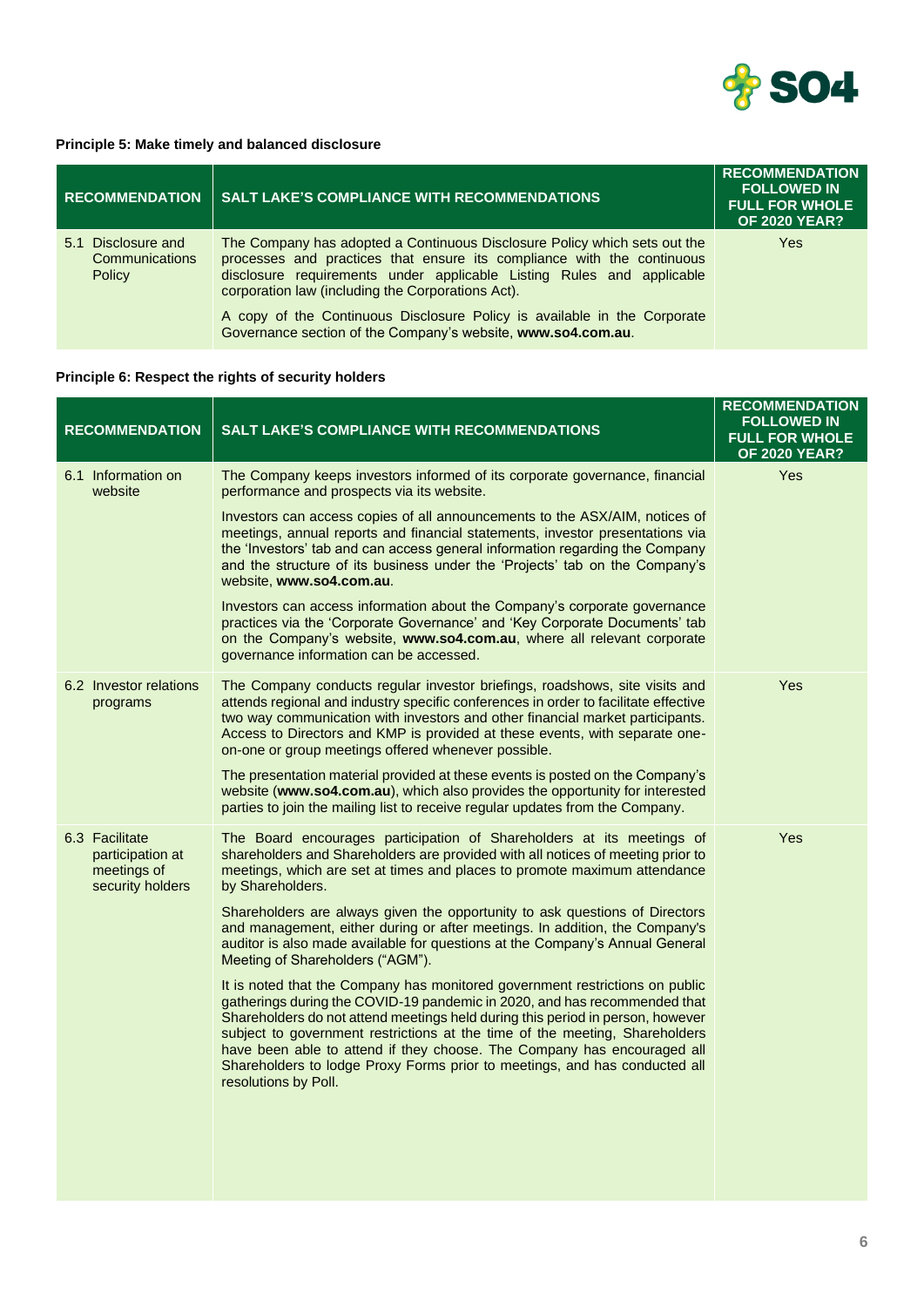

| <b>RECOMMENDATION</b>                          | <b>SALT LAKE'S COMPLIANCE WITH RECOMMENDATIONS</b>                                                                                                                                                                                                                                                          | <b>RECOMMENDATION</b><br><b>FOLLOWED IN</b><br><b>FULL FOR WHOLE</b><br><b>OF 2020 YEAR?</b> |
|------------------------------------------------|-------------------------------------------------------------------------------------------------------------------------------------------------------------------------------------------------------------------------------------------------------------------------------------------------------------|----------------------------------------------------------------------------------------------|
| 6.4 Facilitate<br>electronic<br>communications | The Company welcomes electronic communication from its Shareholders via<br>its publicised email address (info@so4.com.au) and the Company's website<br>(www.so4.com.au) provides the opportunity for interested parties to join the<br>mailing list to receive regular electronic updates from the Company. | Yes                                                                                          |
|                                                | The Company's share registry also engages with Shareholders electronically<br>and makes available a range of relevant forms on its website. Shareholders can<br>register with the share registry to access their personal information and<br>shareholdings via the internet.                                |                                                                                              |

# **Principle 7: Recognise and manage risk**

| <b>RECOMMENDATION</b>       | <b>SALT LAKE'S COMPLIANCE WITH RECOMMENDATIONS</b>                                                                                                                                                                                                                                                                                                                                                              | <b>RECOMMENDATION</b><br><b>FOLLOWED IN FULL</b><br><b>FOR WHOLE OF</b><br><b>2020 YEAR?</b> |
|-----------------------------|-----------------------------------------------------------------------------------------------------------------------------------------------------------------------------------------------------------------------------------------------------------------------------------------------------------------------------------------------------------------------------------------------------------------|----------------------------------------------------------------------------------------------|
| 7.1 Risk committee          | The Board has decided not to form a separate Risk Committee. Due to the size<br>and development phase of the Company, the Board believes that no<br>efficiencies or other benefits would be gained by establishing a separate Risk<br>Committee.                                                                                                                                                                | Yes                                                                                          |
|                             | The Board as a whole is ultimately responsible for identifying the principal risks<br>of the Company's business and ensuring the implementation of appropriate<br>systems to manage those risks.                                                                                                                                                                                                                |                                                                                              |
|                             | For further details of the responsibilities of the Board, the Chief Executive<br>Officer, the Chief Risk Officer, and other management in the evaluation and<br>continual improvement of the Company's risk management and internal control<br>processes, refer to the Company's Risk Management Policy, which is available<br>in the Corporate Governance section of the Company's website,<br>www.so4.com.au. |                                                                                              |
| 7.2 Annual risk<br>review   | On at least an annual basis, the Board reviews its material business risks and<br>how its material business risks are being managed.                                                                                                                                                                                                                                                                            | Yes                                                                                          |
|                             | For the 2020 year, management provided to the Board the Company's Risk<br>Register summarising the significance of each material risk as well as actions<br>taken by management to mitigate the risks. Management also provided to the<br>Board a report on the effectiveness of the Company's management of its<br>material business risks throughout the 2020 year.                                           |                                                                                              |
| 7.3 Internal audit          | The Board has not established an internal audit function at this time. The Board<br>as a whole oversees the effectiveness of risk management and internal control<br>processes.                                                                                                                                                                                                                                 | Yes                                                                                          |
|                             | Refer to the Company's Risk Management Policy for responsibilities of the<br>Board, the Chief Executive Officer, the Chief Risk Officer, and other<br>management in the evaluation and continual improvement of the Company's<br>risk management and internal control processes.                                                                                                                                |                                                                                              |
|                             | A copy of the Risk Management Policy is available in the Corporate<br>Governance section of the Company's website, www.so4.com.au.                                                                                                                                                                                                                                                                              |                                                                                              |
| 7.4 Sustainability<br>risks | As discussed above, the Company identifies and manages material exposures<br>to economic, environmental and social sustainability risks in a manner<br>consistent with its Risk Management Policy, which is available on in the<br>Corporate Governance section of the Company's website, www.so4.com.au.                                                                                                       | Yes                                                                                          |
|                             | The material risks faced by the Company that could have an effect on the<br>Company's future prospects, include: (a) availability of further funding: (b)<br>development and operational risks; (c) fluctuations in commodity prices; (d)<br>Government regulations risks; (e) Native title and Aboriginal heritage; and (f)<br>global financial conditions.                                                    |                                                                                              |